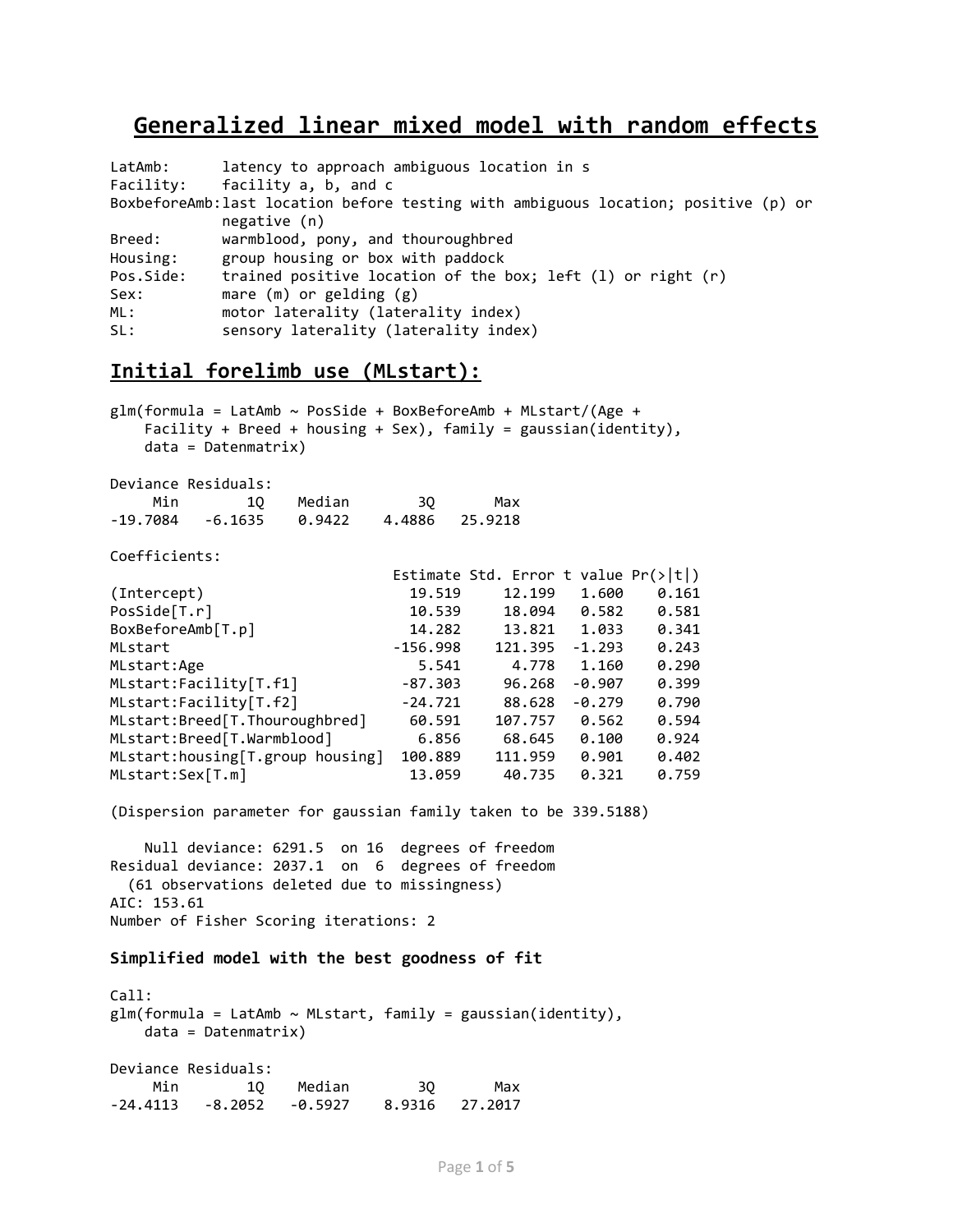Coefficients: Estimate Std. Error t value Pr(>|t|) (Intercept) 27.089 4.155 6.519 9.7e-06 \*\*\* MLstart -44.858 12.083 -3.713 0.00208 \*\* --- Signif. codes: 0 '\*\*\*' 0.001 '\*\*' 0.01 '\*' 0.05 '.' 0.1 ' ' 1 (Dispersion parameter for gaussian family taken to be 218.5852) Null deviance: 6291.5 on 16 degrees of freedom Residual deviance: 3278.8 on 15 degrees of freedom (61 observations deleted due to missingness) AIC: 143.7 Number of Fisher Scoring iterations: 2 **Relaxed forelimb position (MLrelaxed):** Call:  $glm(formula = LatAmb ~ ~ PosSide + BoxBeforeAmb + MLrelaxed/(Age +$ Breed + Facility + housing + Sex), family = gaussian(identity), data = Datenmatrix) Deviance Residuals: Min 1Q Median 3Q Max -23.8939 -11.8452 0.1796 5.7358 30.3379 Coefficients: Estimate Std. Error t value  $Pr(>|t|)$ (Intercept) 18.737 13.411 1.397 0.212 PosSide[T.r] 11.832 17.116 0.691 0.515 BoxBeforeAmb[T.p] -17.632 17.974 -0.981 0.364 MLrelaxed 21.675 88.385 0.245 0.814 MLrelaxed:Age -4.991 4.500 -1.109 0.310 MLrelaxed:Breed[T.Thouroughbred] -72.389 106.153 -0.682 0.521 MLrelaxed:Breed[T.Warmblood] 28.317 55.439 0.511 0.628 MLrelaxed:Facility[T.f1] 80.599 143.591 0.561 0.595 MLrelaxed:Facility[T.f2] 121.926 78.234 1.558 0.170 MLrelaxed:housing[T.group housing] -28.689 148.233 -0.194 0.853 MLrelaxed:Sex[T.m] -28.335 58.245 -0.486 0.644 (Dispersion parameter for gaussian family taken to be 604.7097) Null deviance: 6291.5 on 16 degrees of freedom Residual deviance: 3628.3 on 6 degrees of freedom (61 observations deleted due to missingness) AIC: 163.42 Number of Fisher Scoring iterations: 2 **Simplified model with the best goodness of fit** Call:  $glm(formula = LatAmb ~ MLrelaxed, family = gaussian(identity),$ data = Datenmatrix)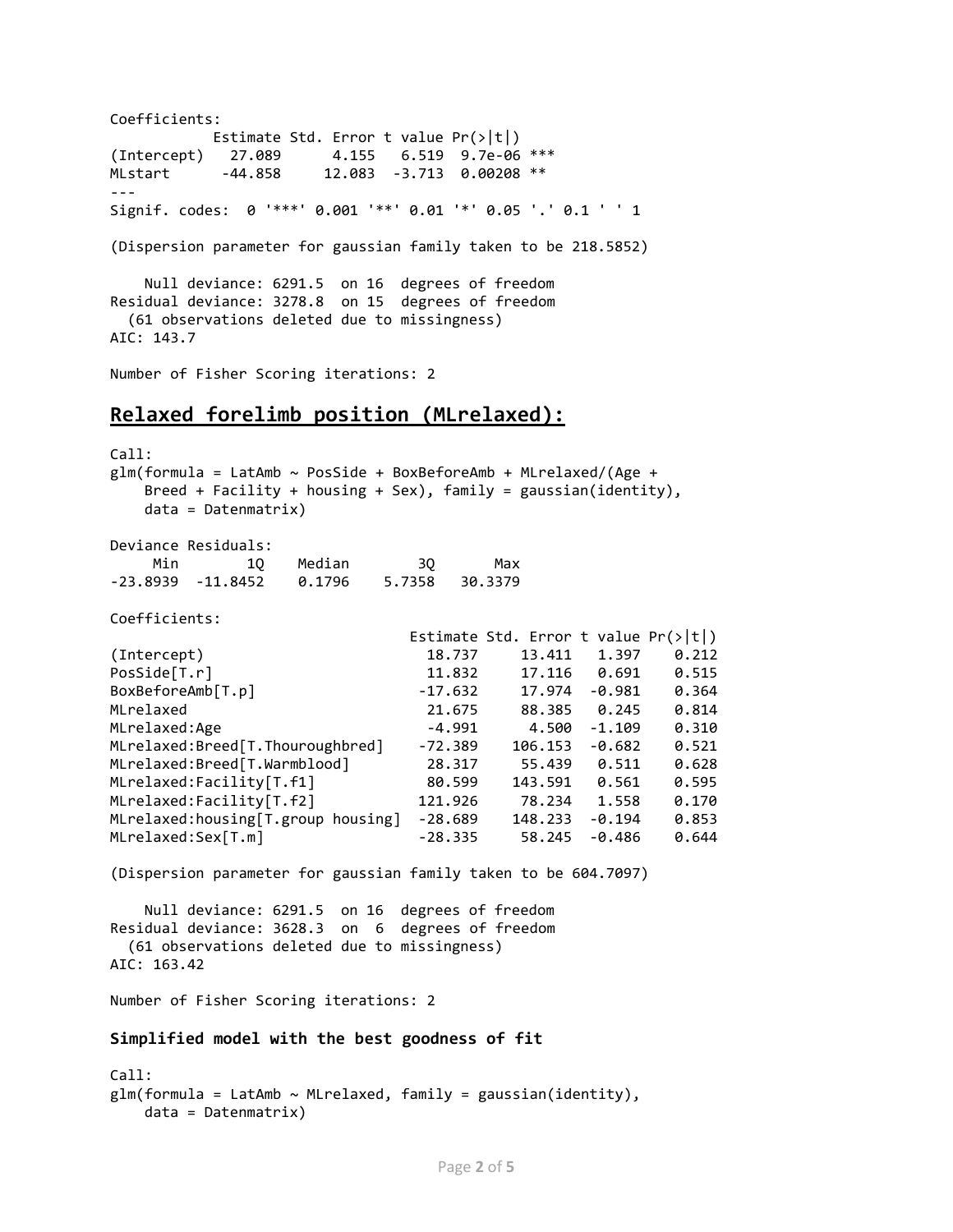Deviance Residuals: Min 1Q Median 3Q Max -15.280 -10.191 -9.438 -1.028 42.896 Coefficients: Estimate Std. Error t value Pr(>|t|) (Intercept) 18.27 5.63 3.246 0.00543 \*\* MLrelaxed 5.01 13.21 0.379 0.70978 --- Signif. codes: 0 '\*\*\*' 0.001 '\*\*' 0.01 '\*' 0.05 '.' 0.1 ' ' 1 (Dispersion parameter for gaussian family taken to be 415.4507) Null deviance: 6291.5 on 16 degrees of freedom Residual deviance: 6231.8 on 15 degrees of freedom (61 observations deleted due to missingness) AIC: 154.62 Number of Fisher Scoring iterations: 2

## **Task related forelimb position (MLbox):**

 $C$ all:  $glm(formula = LatAmb ~ ~ PosSide + BoxBeforeAmb + MLbox/(Sex +$  housing + Facility + Breed + Age), family = gaussian(identity), data = Datenmatrix) Deviance Residuals: Min 1Q Median 3Q Max -16.9130 -5.7045 0.2229 4.9464 27.4710 Coefficients: Estimate Std. Error t value  $Pr(\rightarrow |t|)$ (Intercept) 25.913 9.571 2.707 0.0352 \* PosSide[T.r] 3.113 10.250 0.304 0.7716 BoxBeforeAmb[T.p] -22.437 13.700 -1.638 0.1526 MLbox -229.231 140.779 -1.628 0.1546 MLbox:Sex[T.m] 408.932 171.137 2.389 0.0541 MLbox:housing[T.group housing] -313.324 207.044 -1.513 0.1810 MLbox:Facility[T.f1] 257.044 196.064 1.311 0.2378 MLbox:Facility[T.f2] 288.342 188.371 1.531 0.1767 MLbox:Breed[T.Thouroughbred] -468.070 229.614 -2.039 0.0876 MLbox:Breed[T.Warmblood] 180.220 139.136 1.295 0.2428 MLbox:Age 1.513 7.744 0.195 --- Signif. codes: 0 '\*\*\*' 0.001 '\*\*' 0.01 '\*' 0.05 '.' 0.1 ' ' 1 (Dispersion parameter for gaussian family taken to be 322.9118) Null deviance: 6291.5 on 16 degrees of freedom Residual deviance: 1937.5 on 6 degrees of freedom (61 observations deleted due to missingness) AIC: 152.75 Number of Fisher Scoring iterations: 2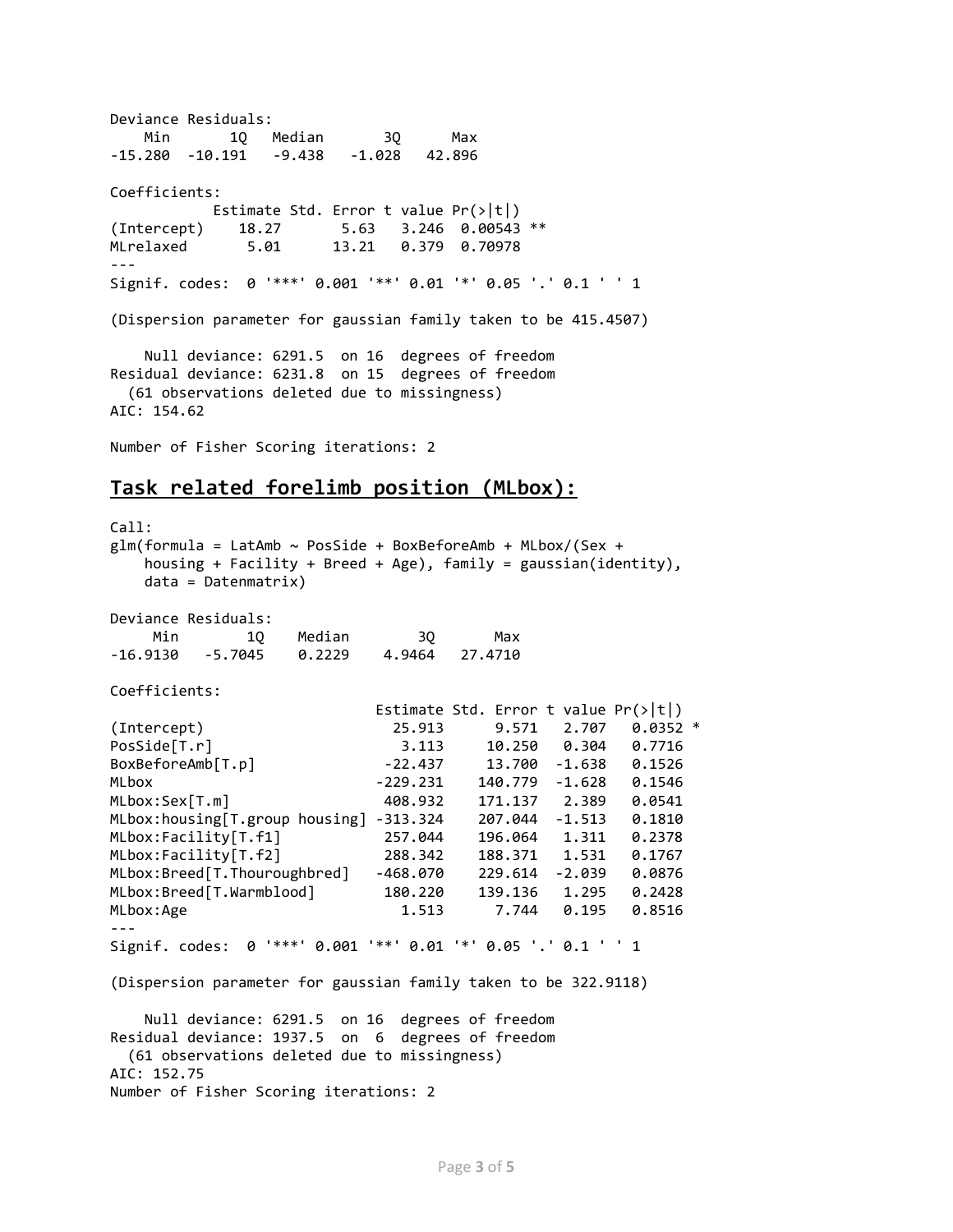Call:  $glm(formula = LatAmb ~ MLbox, family = gaussian(identity), data = Datenmatrix)$ Deviance Residuals: Min 1Q Median 3Q Max -17.561 -11.128 -7.712 -0.362 40.232 Coefficients: Estimate Std. Error t value Pr(>|t|) (Intercept) 21.128 5.349 3.95 0.00128 \*\* MLbox -15.295 18.644 -0.82 0.42486 --- Signif. codes: 0 '\*\*\*' 0.001 '\*\*' 0.01 '\*' 0.05 '.' 0.1 ' ' 1 (Dispersion parameter for gaussian family taken to be 401.4253) Null deviance: 6291.5 on 16 degrees of freedom Residual deviance: 6021.4 on 15 degrees of freedom (61 observations deleted due to missingness) AIC: 154.03

Number of Fisher Scoring iterations: 2

**Simplified model with the best goodness of fit**

### **Sensory laterality**

Call:  $glm(formula = LatAmb ~ BoxBeforeAmb + PosSide + SL/(Sex + housing +$  Facility + Breed + Age), family = gaussian(identity), data = Datenmatrix) Deviance Residuals: Min 1Q Median 3Q Max -20.891 -2.226 0.958 5.185 18.954 Coefficients: Estimate Std. Error t value Pr(>|t|) (Intercept) 18.512 8.051 2.299 0.0611 BoxBeforeAmb[T.p] -16.591 12.878 -1.288 0.2451 PosSide[T.r] 3.316 11.099 0.299 0.7752 SL 49.811 98.999 0.503 0.6328 SL:Sex[T.m] -112.856 66.097 -1.707 0.1386<br>SL:housing[T.group housing] 72.000 115.301 0.624 0.5553 SL:housing[T.group housing] 72.000 115.301 0.624 0.5553 SL:Facility[T.f1] -155.273 100.962 -1.538 0.1750 SL:Facility[T.f2] -78.376 44.225 -1.772 0.1267 SL:Breed[T.Thouroughbred] 137.191 141.769 0.968 0.3706 SL:Breed[T.Warmblood] -64.578 74.220 -0.870 0.4177 SL:Age 2.529 3.187 0.794 0.4577 --- Signif. codes: 0 '\*\*\*' 0.001 '\*\*' 0.01 '\*' 0.05 '.' 0.1 ' ' 1 (Dispersion parameter for gaussian family taken to be 224.4657)

 Null deviance: 6291.5 on 16 degrees of freedom Residual deviance: 1346.8 on 6 degrees of freedom

(61 observations deleted due to missingness)